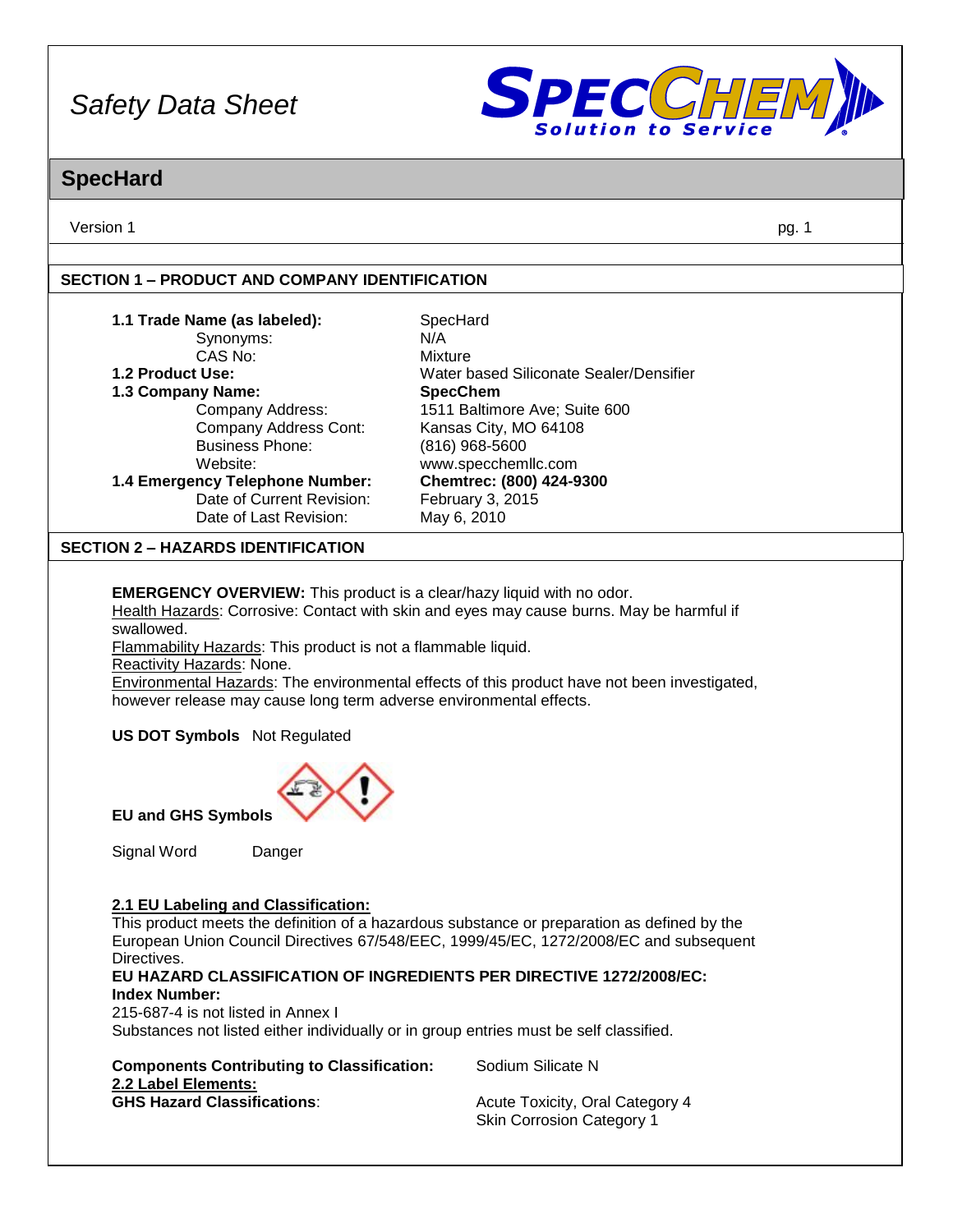

### **SpecHard**

| Version 1                                                 | pg. 2                                                                                                                                                                                            |
|-----------------------------------------------------------|--------------------------------------------------------------------------------------------------------------------------------------------------------------------------------------------------|
| <b>Hazard Statements:</b>                                 | Eye Damage Category 1<br>H302 Harmful if swallowed<br>H314 Causes severe skin burns and eye                                                                                                      |
| <b>Precautionary Statements:</b>                          | damage<br>P260 Do not breathe dust or mists.<br>P264 Wash skin thoroughly after handling.<br>P270 Do not eat, drink or smoke when using                                                          |
|                                                           | this product.<br>P280 Wear protective gloves/ protective<br>clothing/ eye protection/ face protection.                                                                                           |
| <b>Response Statements:</b>                               | P301+P330+P331 IF SWALLOWED: Rinse<br>mouth. Do NOT induce vomiting.<br>P303+P361+P353 IF ON SKIN (or hair): Take<br>off immediately all contaminated clothing. Rinse<br>skin with water/shower. |
|                                                           | P363 Wash contaminated clothing before<br>reuse.<br>P304+P340 IF INHALED: Remove person to<br>fresh air and keep comfortable for breathing.                                                      |
|                                                           | P310 Immediately call a POISON<br>CENTER/doctor.<br>P321 Specific treatment -see supplemental first<br>aid instruction.                                                                          |
|                                                           | P305+P351+P338 IF IN EYES: Rinse<br>cautiously with water for several minutes.<br>Remove contact lenses, if present and easy to<br>do. Continue rinsing.                                         |
| <b>Storage Statements:</b><br><b>Disposal Statements:</b> | P405 Store locked up.<br>P501 Dispose of contents/container in<br>accordance with<br>local/regional/national/international regulations.                                                          |

### **2.3 Health Hazards or Risks From Exposure:**

#### **Symptoms of Overexposure by Route of Exposure:**

The most significant routes of overexposure for this product are by contact with skin or eyes. The symptoms of overexposure are described in the following paragraphs.

#### **Acute:**

Inhalation: Mist or spray may cause irritation, cough, shortness of breath, or sore throat Skin Contact: Corrosive material may cause redness, skin burns, or blisters. Eye Contact: Corrosive material may cause irritation with possible burns and tissue damage. Ingestion: May cause nausea, vomiting, diarrhea, and abdominal pain. **Chronic:** No data available.

#### **Target Organs:**

Acute: Skin, Eyes Chronic: N/A

#### **SECTION 3 – COMPOSITION / INFORMATION ON INGREDIENTS**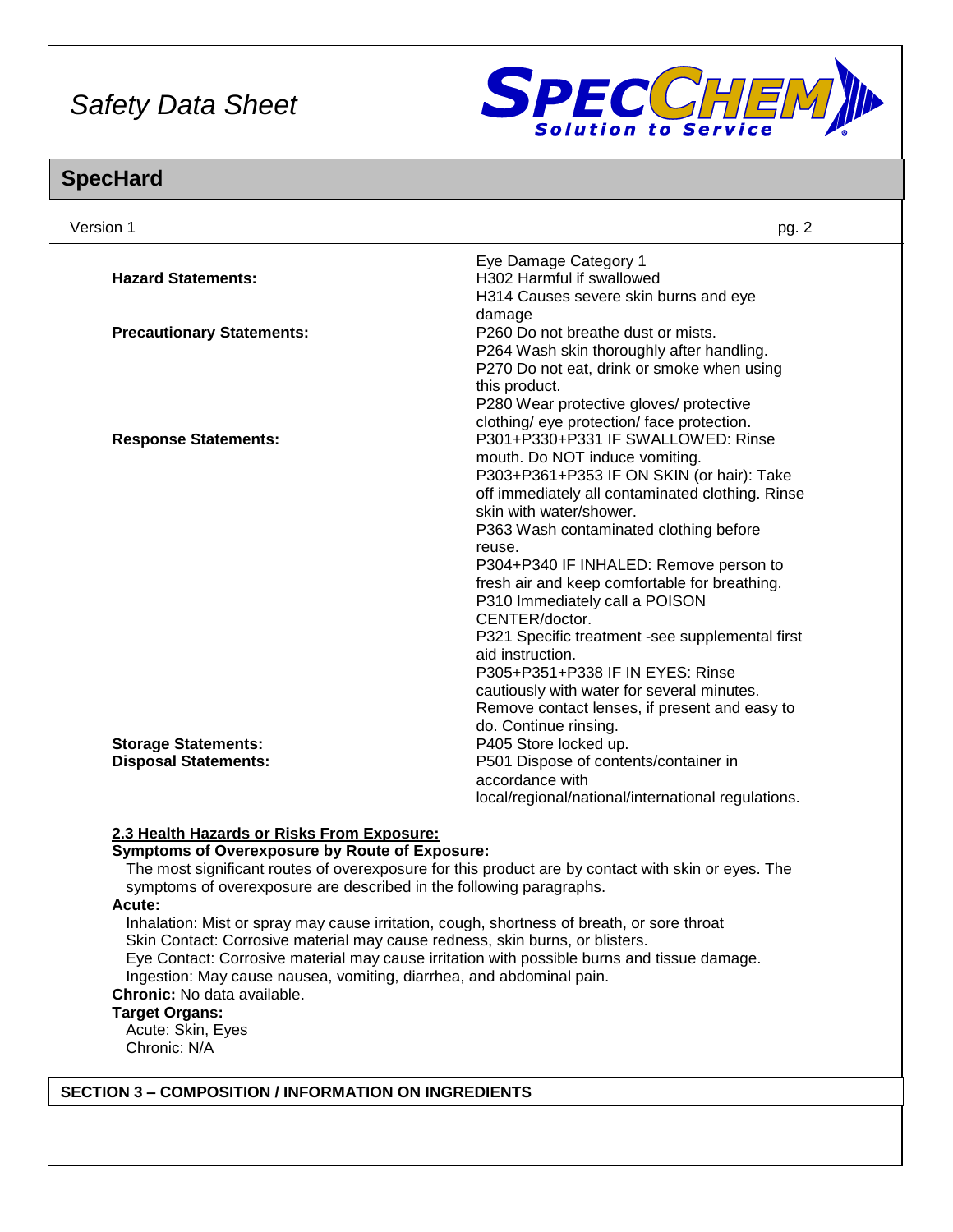

### **SpecHard**

| Version 1                                                                                                                                                      |       |                |                   | pg. 3                                  |
|----------------------------------------------------------------------------------------------------------------------------------------------------------------|-------|----------------|-------------------|----------------------------------------|
| <b>Hazardous Ingredients</b>                                                                                                                                   | WT%   | <b>CAS No.</b> | <b>EINECS No.</b> | <b>Hazard Classification</b>           |
| Sodium Silicate N                                                                                                                                              | < 50% | 1344-09-8      | 215-687-4         | Acute Tox. 4, Skin Corr. 2, Eye Dam. 1 |
| Balance of other ingredients are non-hazardous or less than 1% in concentration (or 0.1% for carcinogens, reproductive toxins, or<br>respiratory sensitizers). |       |                |                   |                                        |

**Note:** All WHMIS required information is included in appropriate sections based on the ANSI Z400.1-2010 format. This product has been classified in accordance with the hazard criteria of the CPR and the MSDS contains all the information required by the CPR, EU Directives and the Japanese Industrial Standard JIS Z 7250:2000

#### **SECTION 4 – FIRST AID MEASURES**

#### **4.1 Description of First Aid Measures:**

| <b>Eye Contact:</b>                                      | If product enters the eyes, flush with plenty of water or eye wash<br>solution for several minutes. Remove contacts if present and easy to<br>do. Seek medical attention if irritation persists.                                                                                                                                                                                             |
|----------------------------------------------------------|----------------------------------------------------------------------------------------------------------------------------------------------------------------------------------------------------------------------------------------------------------------------------------------------------------------------------------------------------------------------------------------------|
| <b>Skin Contact:</b>                                     | Wash skin thoroughly with soap and water after handling. Seek medical<br>attention if irritation develops and persists.                                                                                                                                                                                                                                                                      |
| Inhalation:                                              | If breathing becomes difficult, remove victim to fresh air. If necessary,<br>use artificial respiration to support vital functions. Seek medical<br>attention.                                                                                                                                                                                                                               |
| Ingestion:                                               | If product is swallowed, call physician or poison center immediately. If<br>professional advice is not available, do not induce vomiting. Never<br>induce vomiting or give dilutents (milk or water) to someone who is<br>unconscious, having convulsions, or who cannot swallow. Seek medical<br>advice. Take a copy of the label and/or SDS with the victim to the health<br>professional. |
| <b>Medical Conditions</b><br><b>Generally Aggravated</b> |                                                                                                                                                                                                                                                                                                                                                                                              |
| <b>By Exposure:</b>                                      | Pre-existing skin, respiratory system or eye problems may be<br>aggravated by prolonged contact.                                                                                                                                                                                                                                                                                             |
|                                                          | 1.2 Symptoms and Efforts Roth Acute and Delayed: Expecure to skip and over may cause burns                                                                                                                                                                                                                                                                                                   |

**4.2 Symptoms and Effects Both Acute and Delayed:** Exposure to skin and eyes may cause burns. **4.3 Recommendations to Physicians:** Treat symptoms and eliminate overexposure.

#### **SECTION 5 – FIRE FIGHTING MEASURES**

# **5.1 Fire Extinguishing Materials:**

**Use the following fire extinguishing materials: Water Spray:** Yes

**Foam:** Yes **Halon:** Yes **Carbon Dioxide:** Yes **Dry Chemical:** Yes **Other:** Any "C" Class

**5.2 Unusual Fire and Explosion Hazards:**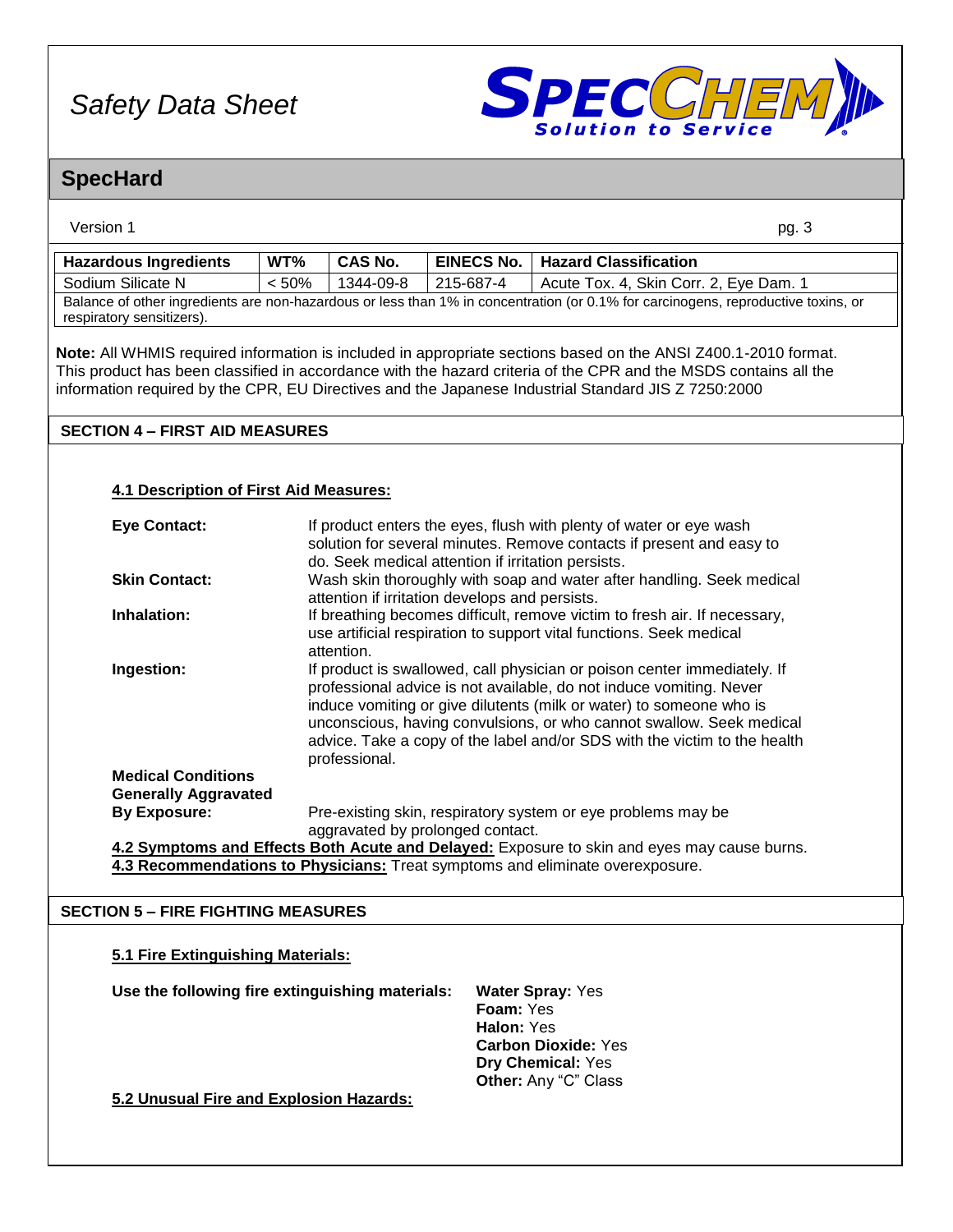

### **SpecHard**

| Version 1                                                                                                                                                                                                                                                                                                                     | pg. 4                                                                                                                                                                                                                                                                               |
|-------------------------------------------------------------------------------------------------------------------------------------------------------------------------------------------------------------------------------------------------------------------------------------------------------------------------------|-------------------------------------------------------------------------------------------------------------------------------------------------------------------------------------------------------------------------------------------------------------------------------------|
| Irritating and toxic fumes may be produced at high temperatures. Use of water may result if<br>the formation of a toxic aqueous solution. Do not allow run-off from fire fighting to enter<br>drains or water courses.                                                                                                        |                                                                                                                                                                                                                                                                                     |
| <b>Explosive Sensitivity to Mechanical Impact:</b><br><b>Explosive Sensitivity to Static Discharge:</b>                                                                                                                                                                                                                       | No<br>No                                                                                                                                                                                                                                                                            |
| 5.3 Special Fire-Fighting Procedures:<br>Incipient fire responders should wear eye protection.<br>$\bullet$<br>$\bullet$<br>protective equipment.<br>Isolate materials not yet involved in the fire and protect personnel.<br>$\bullet$<br>$\bullet$<br>applied water spray.<br>$\bullet$<br>environmentally sensitive areas. | Structural firefighters must wear Self-Contained Breathing Apparatus (SCBA) and full<br>Move containers from fire area if this can be done without risk; otherwise, cool with carefully<br>If possible, prevent run-off water from entering storm drains, bodies of water, or other |
|                                                                                                                                                                                                                                                                                                                               |                                                                                                                                                                                                                                                                                     |
| <b>NFPA RATING SYSTEM</b>                                                                                                                                                                                                                                                                                                     | <b>HMIS RATING SYSTEM</b><br>HAZARDOUS MATERIAL IDENTIFICATION SYSTEM                                                                                                                                                                                                               |
| Flammability                                                                                                                                                                                                                                                                                                                  | <b>HEALTH HAZARD (BLUE)</b><br>3                                                                                                                                                                                                                                                    |
|                                                                                                                                                                                                                                                                                                                               |                                                                                                                                                                                                                                                                                     |
| O<br>Reactivity<br>Health<br>3<br>$\overline{\mathbf{0}}$                                                                                                                                                                                                                                                                     | <b>FLAMMABILITY HAZARD (RED)</b><br>PHYSICAL HAZARD (YELLOW)<br>$\bf{0}$                                                                                                                                                                                                            |
|                                                                                                                                                                                                                                                                                                                               | <b>PROTECTIVE EQUIPMENT</b>                                                                                                                                                                                                                                                         |
| Other                                                                                                                                                                                                                                                                                                                         | <b>RESPIRATORY</b><br><b>BODY</b><br><b>EYES</b><br><b>HANDS</b><br>See Sect<br>See Sect 8<br>8<br>For Routine Industrial Use and Handling Applications                                                                                                                             |
|                                                                                                                                                                                                                                                                                                                               | Hazard Scale: 0 = Minimum 1 = Slight 2 = Moderate 3 = Serious 4 = Severe * = Chronic Hazard                                                                                                                                                                                         |
|                                                                                                                                                                                                                                                                                                                               |                                                                                                                                                                                                                                                                                     |
| <b>SECTION 6 - ACCIDENTAL RELEASE MEASURES (STEPS FOR SPILLS)</b>                                                                                                                                                                                                                                                             |                                                                                                                                                                                                                                                                                     |
| 6.1 Personal Precautions, Protective Equipment and Emergency Procedures:<br>protection.                                                                                                                                                                                                                                       | Use cautious judgment when cleaning up spill. Wear suitable protective clothing, gloves, and eye/face                                                                                                                                                                               |
| <b>6.2 Environmental Precautions:</b><br>Construct a dike to prevent spreading. Keep out of sewers, storm drains, surface waters, and soils.                                                                                                                                                                                  |                                                                                                                                                                                                                                                                                     |
| 6.3 Spill and Leak Response:                                                                                                                                                                                                                                                                                                  |                                                                                                                                                                                                                                                                                     |
| <b>Small Spills:</b>                                                                                                                                                                                                                                                                                                          |                                                                                                                                                                                                                                                                                     |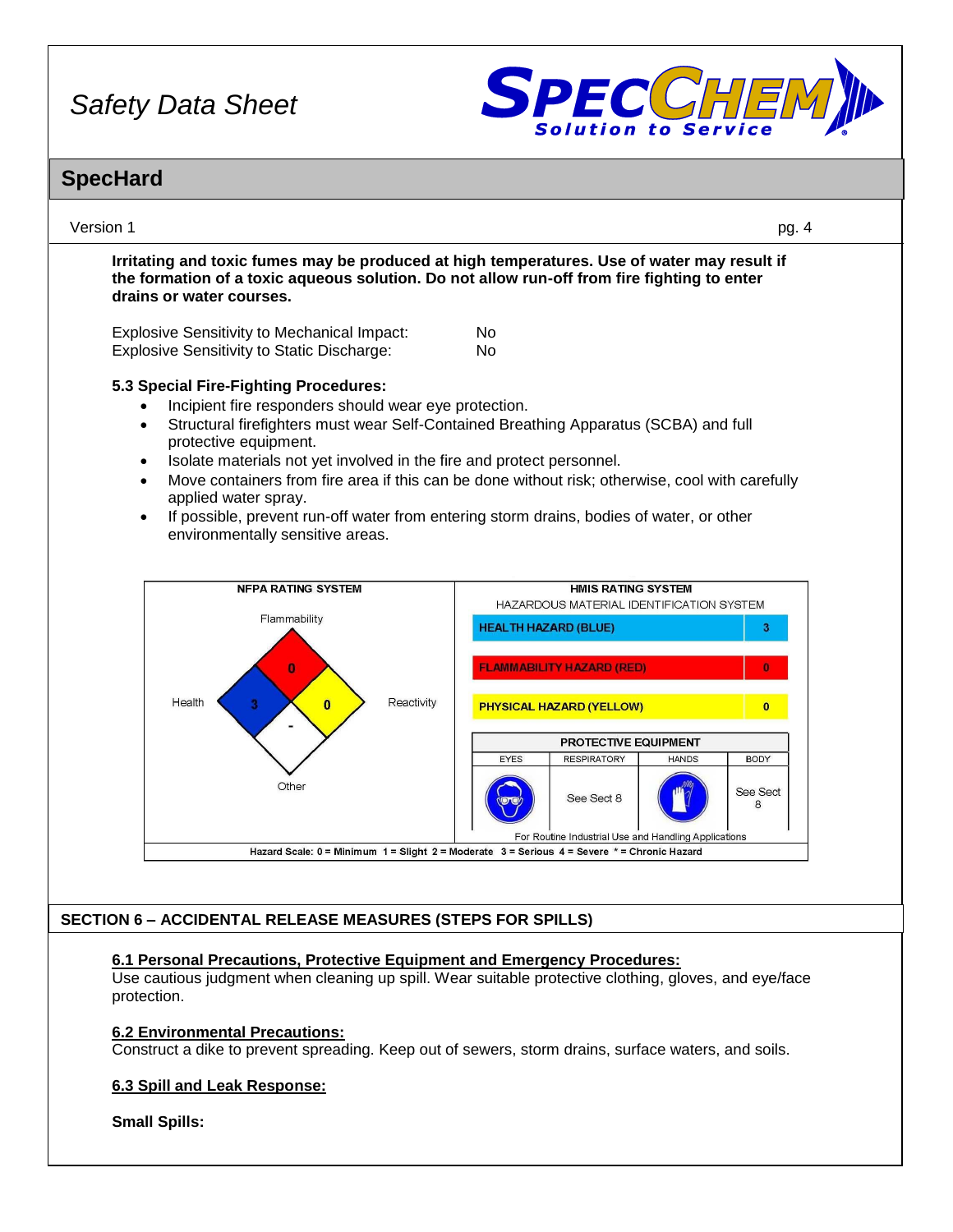

### **SpecHard**

#### Version 1 pg. 5

- Collect material via broom or mop. Place in tightly sealed containers for proper disposal.
- Approach spill areas with caution.
- If liquid was introduced, create a dike or trench to contain material.
- Soak up with absorbent material such as clay, sand or other suitable non-reactive material.

#### **Large Spills:**

- Place in leak-proof containers. Seal tightly for proper disposal.
- Dispose of in accordance with U.S. Federal, State, and local hazardous waste disposal regulations and those of Canada and its Provinces, those of Australia, Japan and EU Member States (see Section 13, Disposal Considerations).

### **SECTION 7 - HANDLING AND STORAGE**

#### **7.1 Precautions for Safe Handling:**

To prevent eye contact under the foreseeable conditions of use, wear appropriate safety eyewear. When handling, do not eat, drink, or smoke. Wash thoroughly after handling.

#### **7.2 Storage and Handling Practices:**

Keep away from incompatible materials. Keep container closed when not in use and store in well ventilated area.

#### **7.3 Specific Uses:**

Water based Siliconate Sealer/Densifier.

#### **SECTION 8 – EXPOSURE CONTROLS / PERSONAL PROTECTION**

#### **8.1 Exposure Parameters:**

| <b>Ingredients</b>         | <b>CAS No.</b> | <b>PEL</b><br>4Δ | <b>NIOSH</b><br><b>PEL</b> |
|----------------------------|----------------|------------------|----------------------------|
| ∼…<br>Silicate N<br>Sodium | I344-09-8      | Not L<br>Listed  | Not i<br>Listed            |

#### **8.2 Exposure Controls:**

**Ventilation and Engineering Controls:** Use with adequate ventilation to ensure

exposure levels are maintained below the limits provided above.

*The following information on appropriate Personal Protective Equipment is provided to assist employers in complying with OSHA regulations found in 29 CFR Subpart I (beginning at 1910.132), or standards of EU member states (including EN 149 for respiratory PPE, and EN 166 for face/eye protection), and those of Japan. Please reference applicable regulations and standards for relevant details.*

**Respiratory Protection:** Not required for properly ventilated areas. Maintain airborne contaminant concentrations below guidelines listed above, if applicable. If necessary, use only respiratory protection authorized in the U.S. Federal OSHA Respiratory Protection Standard (29 CFR 1910.134), equivalent U.S. State standards, Canadian CSA Standard Z94.4-93, the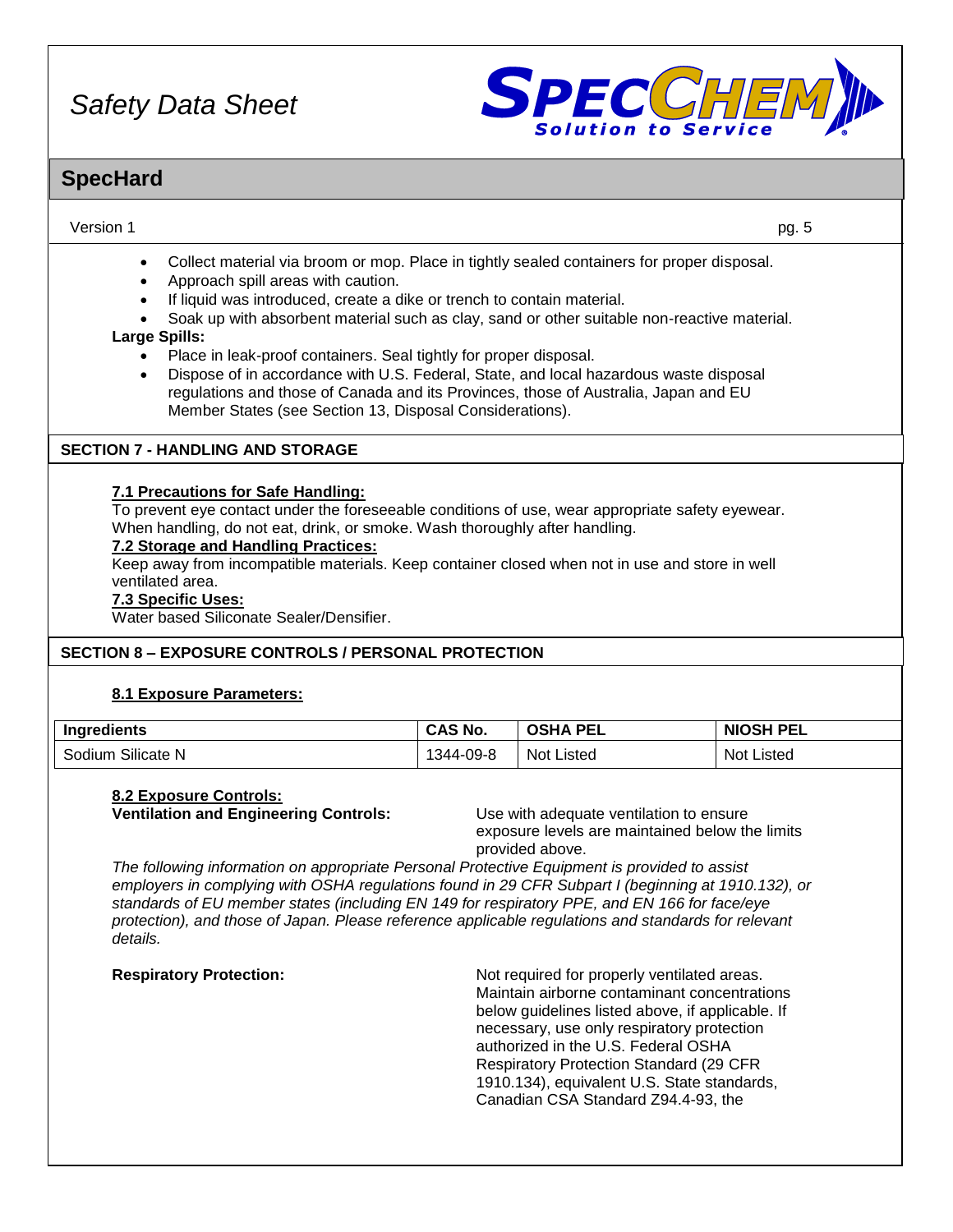

### **SpecHard**

| Version 1                                                                                                                                                                                                                                                                                                     | pg. 6                                                                                                                                                                                                                                                   |  |
|---------------------------------------------------------------------------------------------------------------------------------------------------------------------------------------------------------------------------------------------------------------------------------------------------------------|---------------------------------------------------------------------------------------------------------------------------------------------------------------------------------------------------------------------------------------------------------|--|
| <b>Eye Protection:</b>                                                                                                                                                                                                                                                                                        | European Standard EN149, or EU member<br>states.<br>Safety glasses or goggles are required.<br>If necessary, refer to U.S. OSHA 29 CFR<br>1910.133, Canadian Standards, and the                                                                         |  |
| <b>Hand Protection:</b>                                                                                                                                                                                                                                                                                       | European Standard EN166, Australian<br>Standards, or relevant Japanese Standards.<br>Chemical resistant gloves are required to<br>prevent skin contact.<br>If necessary, refer to U.S. OSHA 29 CFR<br>1910.138, the European Standard DIN EN 374,       |  |
| <b>Body Protection:</b>                                                                                                                                                                                                                                                                                       | the appropriate Standards of Canada, Australian<br>Standards, or relevant Japanese Standards.<br>Use body protect appropriate to task being<br>performed.<br>If necessary, refer to appropriate Standards of                                            |  |
|                                                                                                                                                                                                                                                                                                               | Canada, or appropriate standards of the EU,<br>Australian Standards, or relevant Japanese<br>Standards. If a hazard of injury to the feet exists<br>due to falling objects, rolling objects, where<br>objects may pierce the soles of the feet or where |  |
|                                                                                                                                                                                                                                                                                                               | employee's feet may be exposed to electrical<br>hazards, use foot protection, as described in<br>U.S. OSHA 29 CFR 1910.136.                                                                                                                             |  |
| <b>SECTION 9 - PHYSICAL AND CHEMICAL PROPERTIES</b>                                                                                                                                                                                                                                                           |                                                                                                                                                                                                                                                         |  |
| 9.1 Information on Basic Physical and Chemical Properties:<br>Appearance (Physical State and Color): Clear/hazy liquid<br><b>Odor: None</b><br>Odor Threshold: No data available<br>pH: 11.0-13.0<br>Melting/Freezing Point: No data available<br>Boiling Point: >212°F (100°C)<br>Flash Point: Not available |                                                                                                                                                                                                                                                         |  |
| Evanoration Pate: No data available                                                                                                                                                                                                                                                                           |                                                                                                                                                                                                                                                         |  |

**Evaporation Rate:** No data available **Flammability (Solid; Gas):** Not applicable

**Upper/Lower Flammability or Explosion Limits:** Not data available

**Vapor Pressure (mm Hg @ 20°C (68° F):** No data available

**Vapor Density:** No data available **Relative Density:** No data available

**Specific Gravity:** 1.2

**Solubility in Water:** Soluble

**Weight per Gallon:** No data available

**Partition Coefficient (n-octanol/water):** No data available

**Auto-Ignition Temperature:** No data available **Decomposition Temperature:** No data available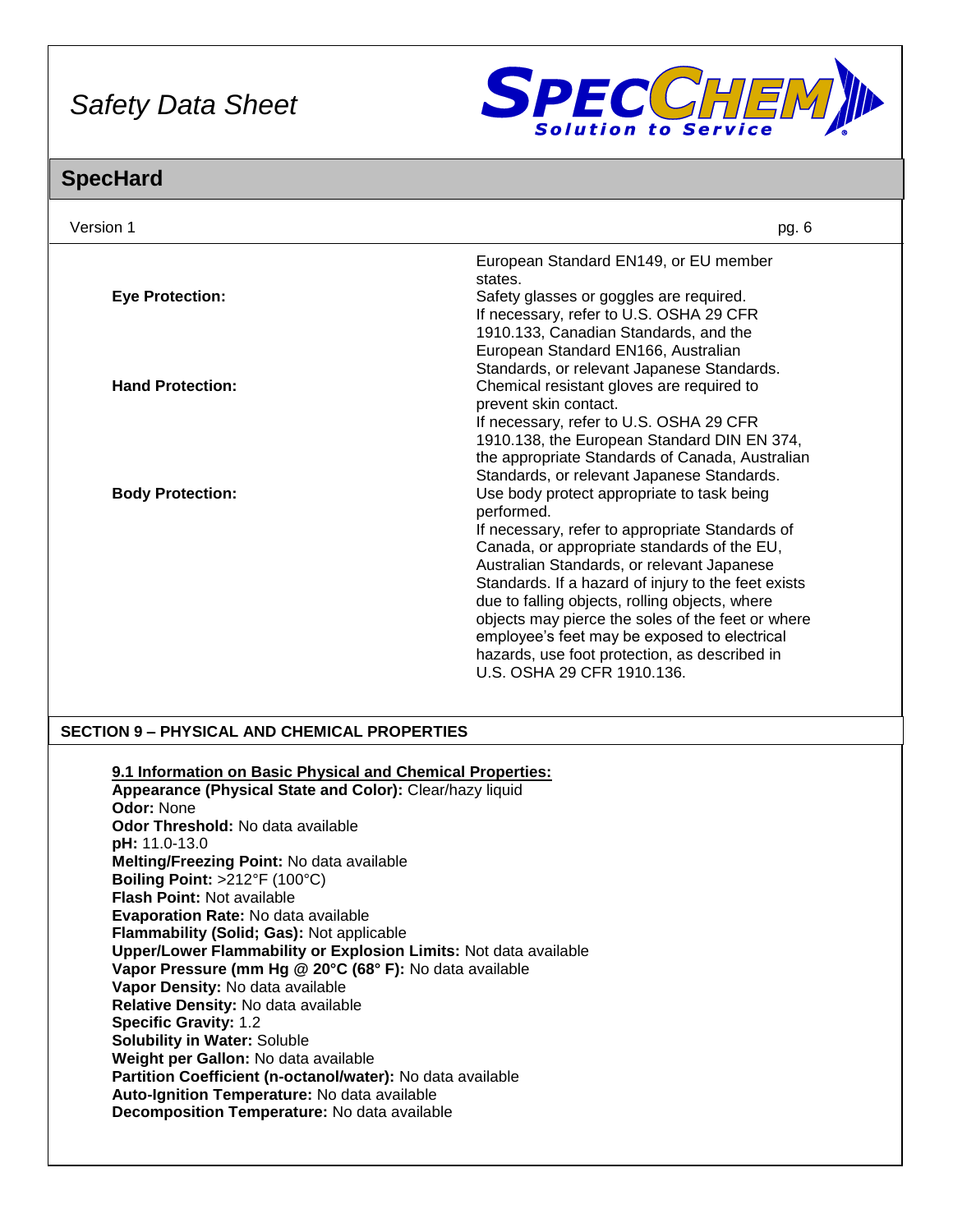

### Version 1 pg. 7 **SpecHard Viscosity:** No data available **9.2 Other Information:** No data available **10.1 Reactivity:** This product is not reactive. **10.2 Stability:** Stable under conditions of normal storage and use. **10.3 Possibility of Hazardous Reactions:** Will not occur. **10.4 Conditions to Avoid:** Not applicable. **10.5 Incompatible Substances:** No data available. **10.6 Hazardous Decomposition Products:** No data available. **11.1 Information on Toxicological Effects: Toxicity Data:** Sodium Silicate N 1344-09-8 LD50 Oral – Rat 1960mg/kg **Suspected Cancer Agent:** Ingredients within this product are not found on one or more of the following lists: FEDERAL OSHA Z LIST, NTP, IARC, or CAL/OSHA and therefore are not considered to be cancercausing agents by these agencies. **Irritancy: Irritancy: This product is expected to cause irritation to the skin, eyes** and respiratory system. **Sensitization to the Product:** This product is not expected to cause skin sensitization. **Germ Cell Mutagenicity:** This product contains ingredients that are suspected to be a germ cell mutagenic. **Reproductive Toxicity:** This product is not expected to be a human reproductive toxicant. **12.1 Toxicity:** Sodium Silicate N 1344-09-8 LC50 – Fish 1108 mg/l **12.2 Persistence and Degradability:** No specific data available on this product. **12.3 Bioaccumulative Potential:** No specific data available on this product. **12.4 Mobility in Soil:** No specific data available on this product. **SECTION 12 – ECOLOGICAL INFORMATION SECTION 11 – TOXICOLOGY INFORMATION SECTION 10 – STABILITY AND REACTIVITY**

**12.5 Results of PBT and vPvB Assessment:** No specific data available on this product. **12.6 Other Adverse Effects:** No data available **12.7 Water Endangerment Class:** At present, there are no ecotoxicological assessments for this product.

**SECTION 13 – DISPOSAL CONSIDERATIONS**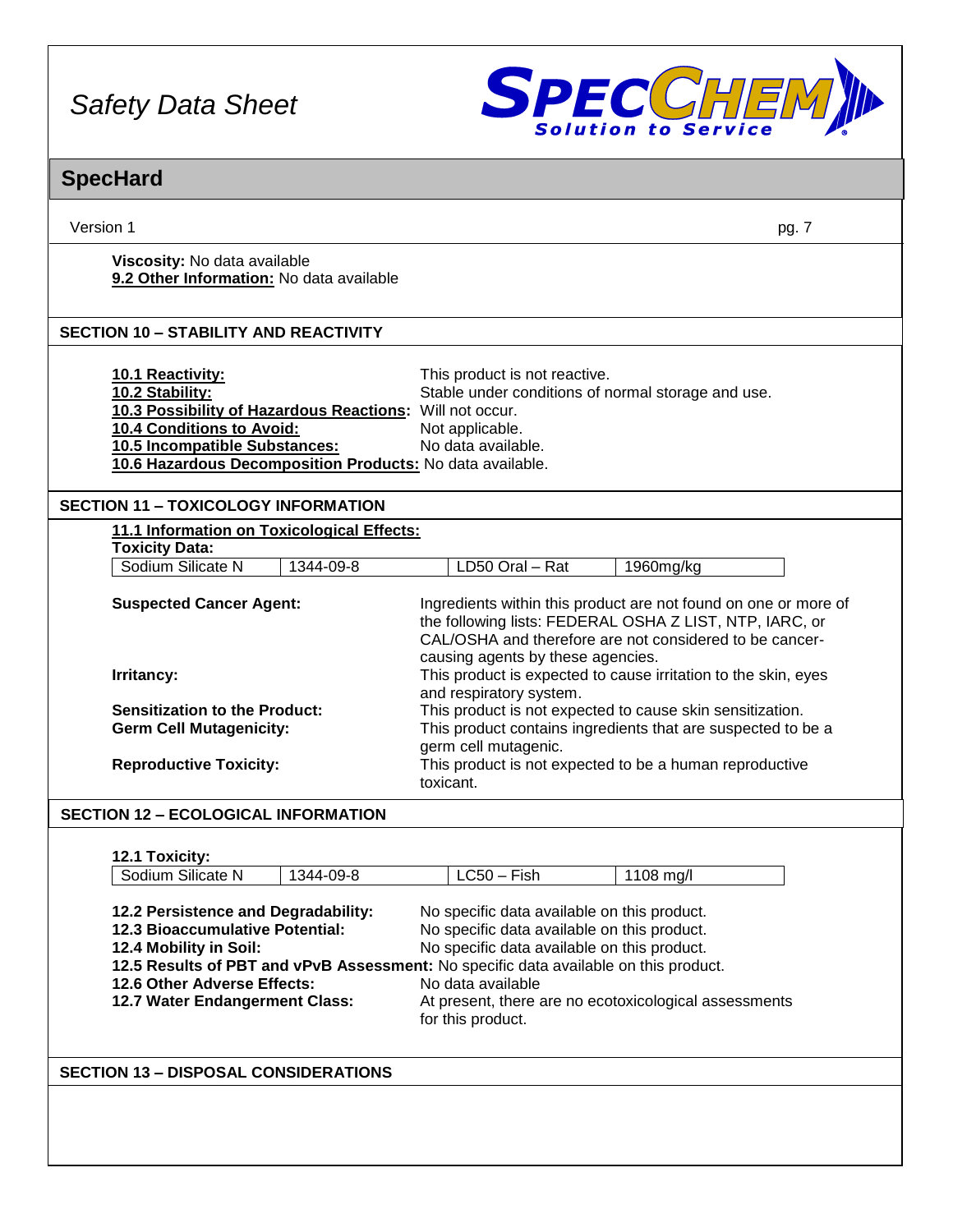

### **SpecHard**

Version 1 pg. 8

**13.1 Waste Treatment Methods:** Waste disposal must be in accordance with appropriate U.S. Federal, State, and local regulations, those of Australia, EU Member States and Japan.

**13.2 EU Waste Code:** Not determined

#### **SECTION 14 - TRANSPORTATION INFORMATION**

#### **14.1 U.S. Department of Transportation (DOT) Shipping Regulations:**

*This product is classified (per 49 CFR 172.101) by the U.S. Department of Transportation, as follows.*

| <b>UN Identification Number:</b>             | Not applicable                                       |
|----------------------------------------------|------------------------------------------------------|
| <b>Proper Shipping Name:</b>                 | Not regulated                                        |
| <b>Hazard Class Number and Description:</b>  | Not applicable                                       |
| <b>Packing Group:</b>                        | Not applicable                                       |
| <b>DOT Label(s) Required:</b>                | Not applicable                                       |
| <b>North American Emergency</b>              |                                                      |
| <b>Response Guidebook Number:</b>            | Not applicable                                       |
| <b>14.2 Environmental Hazards:</b>           |                                                      |
| <b>Marine Pollutant:</b>                     | The components of this product are not designated by |
|                                              | the Department of Transportation to be Marine        |
|                                              | Pollutants (49 CFR 172.101, Appendix B).             |
| <b>14.3 Special Precaution for User:</b>     | None                                                 |
| 14.4 International Air Transport Association |                                                      |
| <b>Shipping Information (IATA):</b>          | Not regulated.                                       |
| 14.5 International Maritime Organization     |                                                      |
| <b>Shipping Information (IMO):</b>           |                                                      |
| <b>UN Identification Number:</b>             | Not applicable                                       |
| <b>Proper Shipping Name:</b>                 | Not regulated                                        |
| <b>Hazard Class Number and Description:</b>  | Not applicable                                       |
| <b>Packing Group:</b>                        | Not applicable                                       |
| <b>EMS-No:</b>                               | Not applicable                                       |
|                                              |                                                      |

#### **SECTION 15 – REGULATORY INFORMATION**

#### **15.1 Safety, Health and Environmental Regulations Specific for the Substance or Mixture:** United States Regulations:

#### **U.S. SARA Reporting Requirements:**

The components of this product are not subject to the reporting requirements of Sections 302, 304, and 313 of Title III of the Superfund Amendments and Reauthorization Act. **U.S. SARA 311/312:** Acute Health: Yes; Chronic Health: No; Fire: No; Reactivity; No **U.S. CERCLA Reportable Quantity:** None **U.S. TSCA Inventory Status:** The components of this product are listed on the TSCA Inventory or are exempted from listing. **Other U.S. Federal Regulations:** None known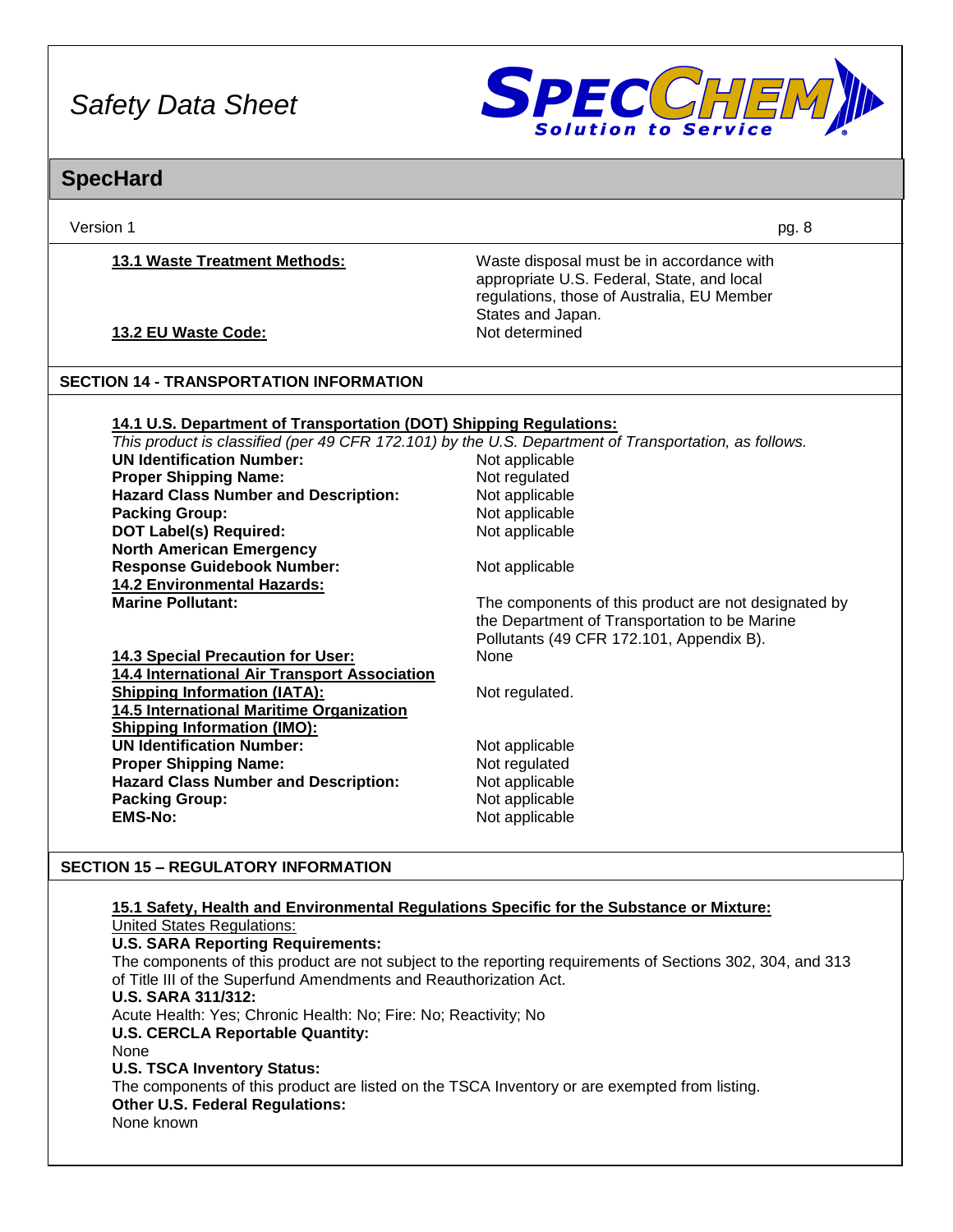

### **SpecHard**

Version 1 pg. 9 **California Safe Drinking Water and Toxic Enforcement Act (Proposition 66):** This product does not contain ingredients on the Proposition 65 Lists. **15.2 Canadian Regulations: Canadian DSL/NDSL Inventory Status:** Components are DSL Listed, NDSL Listed and/or are exempt from listing **Other Canadian Regulations:** Not applicable **Canadian Environmental Protection Act (CEPA) Priorities Substances Lists:** This product has been classified in accordance with the hazard criteria of the Controlled Products Regulations and the MSDS contains all of the information required by those regulations. **Canadian WHMIS Classification and Symbols:** This product is Class E, Corrosive, and D2B, Materials causing other toxic effects, per WHMIS Controlled Product Regulations **15.3 European Economic Community Information:** This product meets the definition of a hazardous substance or preparation as defined by the European Union Council Directives 67/548/EEC, 1999/45/EC, 1272/2008/EC and subsequent Directives. See Section 2 for Details. **Chemical Safety Assessment:** No Chemical Safety Assessment has been carried out for this substance/mixture by the supplier. **15.4 Australian Information for Product:** Components of this product are listed on the International Chemical Inventory list. **15.5 Japanese Information for Product:** Japanese Minister of International Trade and Industry (MITI) Status: The components of this product are not listed as Class I specified Chemical Substances, Class II Specified Chemical Substances, or Designated Chemical Substances by the Japanese MITI. **15.6 International Chemical Inventories:** Listing of the components on individual country Chemical Inventories is as follows: Australian Inventory of Chemical Substances (AICS): Listed Korean Existing Chemicals List (ECL): Listed Japanese Existing National Inventory of Chemical Substances (ENCS): Listed Philippines Inventory if Chemicals and Chemical Substances (PICCS): Listed U.S. TSCA: Listed Prepared By: Chris Eigbrett (MSDS to GHS Compliance) Date of Printing: February 3, 2015 **SECTION 16 – OTHER INFORMATION**

The information contained herein is believed to be accurate but is not warranted to be so. Data and calculations are based on information furnished by the manufacturer of the product and manufacturers of the components of the product. Users are advised to confirm in advance of the need that information is